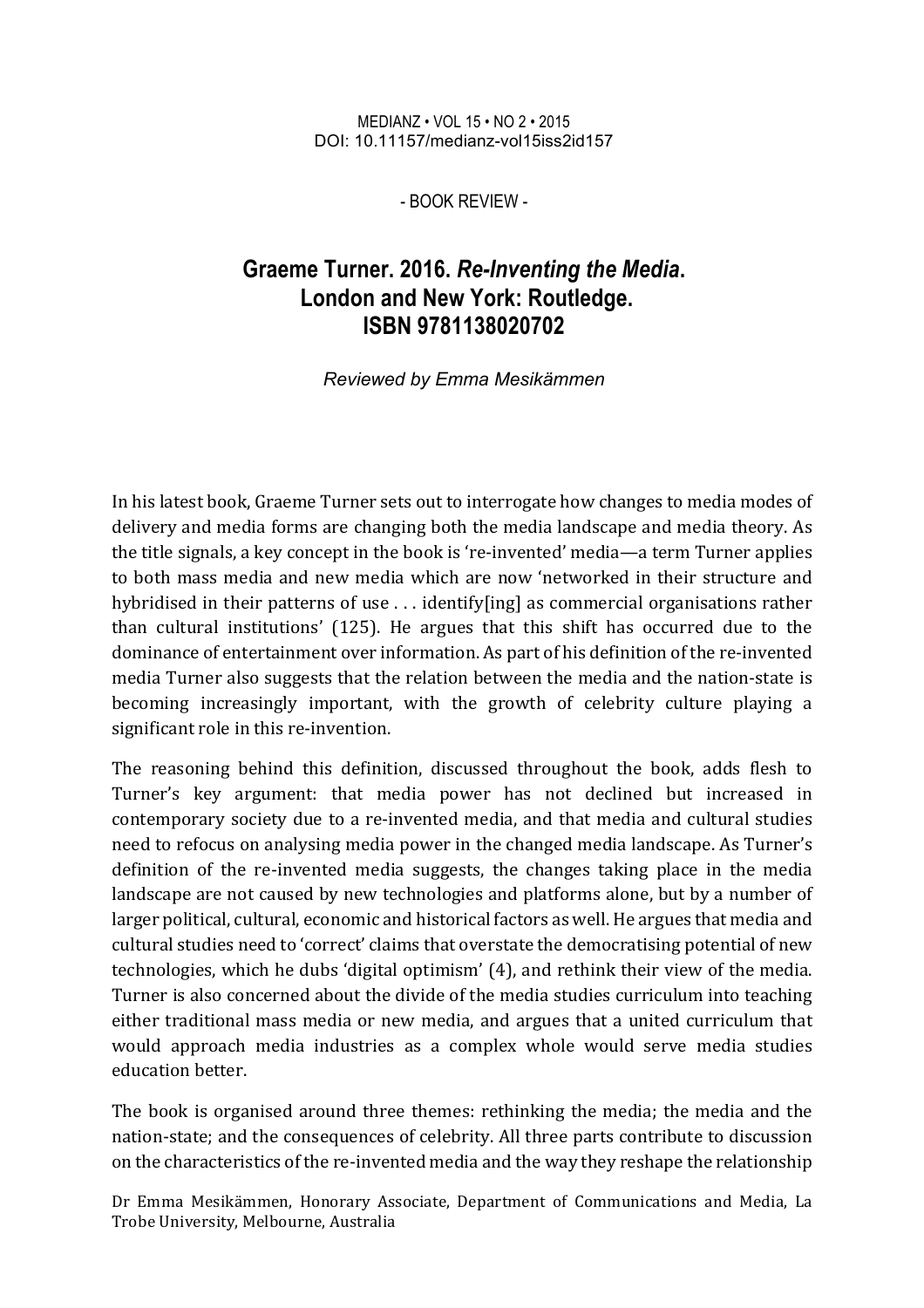between media and society and media power. In the first part, Turner argues that while the media today have changed significantly when it comes to affordances and choices available, there has been no real re-distribution of power. This is discussed through his observations on the changes brought about by digital media, media convergence (or hybridity), and the rise of entertainment.

Beginning with the notion that online platforms and mass media have amalgamated into one economy, Turner calls for a careful and critical approach to 'digital optimism'. Drawing on a broad body of research, he argues that media convergence has not enhanced audiences' empowerment—and therefore democracy—but rather increased market concentration; he criticises current literature on convergence culture for its lack of discussion on the commercial interests that drive convergence, or hybridisation developments. He suggests that media studies should pay more attention to analysing the capturing of social media by commercial interests.

Further, Turner argues that due to the need to retain audiences the traditional media have engaged in a process of re-defining themselves as platforms for entertainment. Building on remarks put forward by leading media scholars such as James Curran and Nick Couldry, he assesses that in the re-invented media there has been a systemic change towards self-interested behaviour-that of generating private profit-at the expense of the public responsibility role of the media. Turner also has reservations towards the 'culture of search'—that is, they way we use the Internet to obtain information about issues of interest to us, big and small. While information available online may have expanded the public sphere, Turner sees the capacity of the 'culture of search' to compensate for the shift from news to entertainment as extremely limited. He also raises concerns about the commodification of personal information online.

The second part of *Re-Inventing the Media* looks at the role of the nation-state and regulation in the changing media landscape. According to Turner, the key feature of the re-invention of the media is an ongoing restructuring of the power relations between the media and the state. This statement is based on his exchange of research with other scholars around the world who have come to the conclusion that the state has not only retained its significance but in some cases even expanded its influence when it comes to the functioning of the media. The key element in this relationship is national regulatory regimes.

Suggesting that the concept of the nation-state has been put on the backburner in media studies and calling for its re-inclusion into analysis of the media. Turner makes the important observation that the market cannot be left in charge of overseeing the media's service to the public –which, he suggests has happened in contemporary society due to a neoliberal shift of responsibility. Following the arguments outlined in the first part of the book, he states that it is naive to assume that the ability people have today to choose from a number of products or information available in the market is equivalent to political power. He refers to the commercialisation of news as a major concern, stating that the